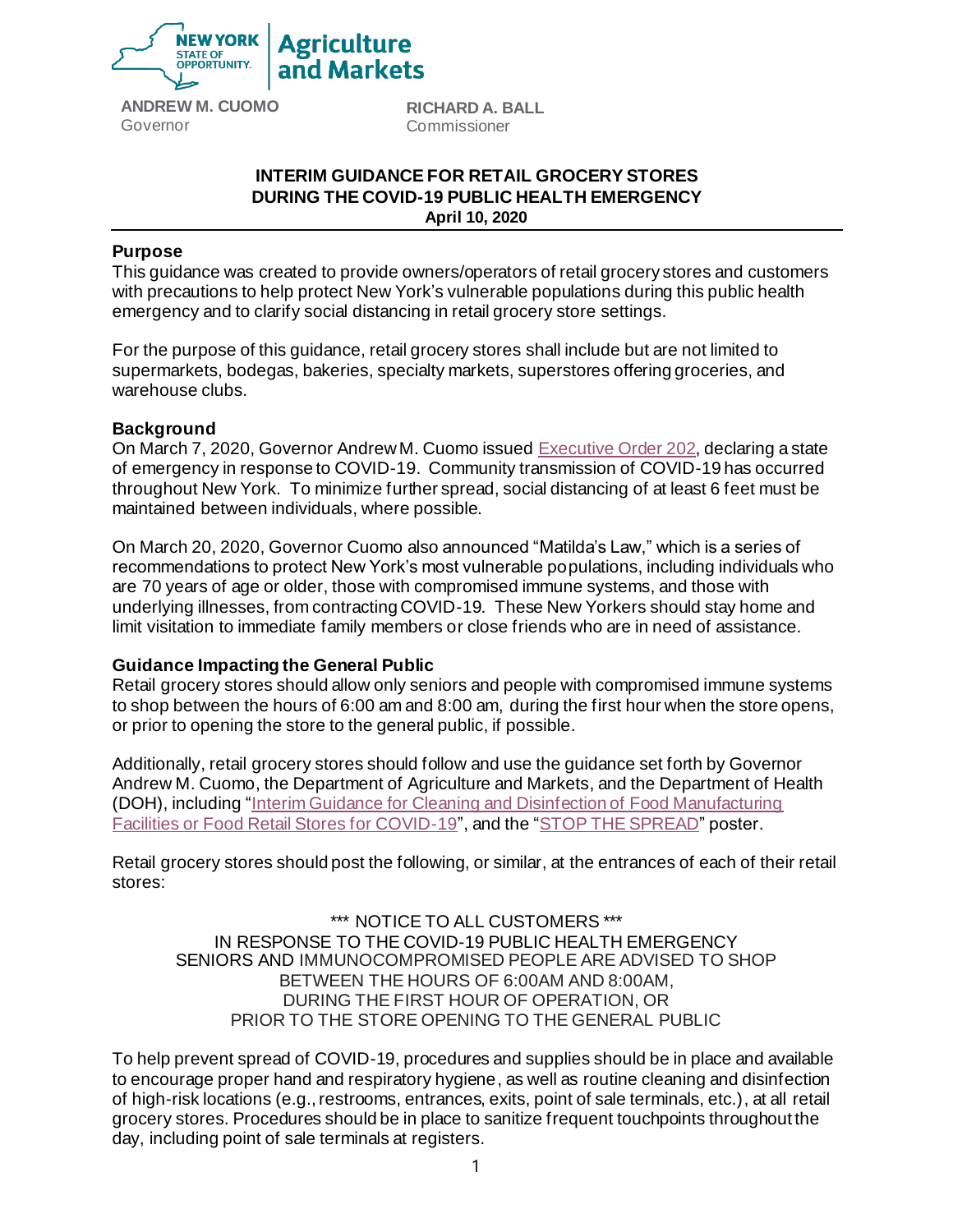[Signage](https://coronavirus.health.ny.gov/protect-yourself-and-your-family-coronavirus-covid-19) promoting social distancing and good hygiene should be posted in a conspicuous place and all employees should be reminded of the protocols set forth in the State's Retail Food Store [Guidance.](https://coronavirus.health.ny.gov/interim-guidance-food-manufacturing-facilities-or-food-retail-stores)

### **Guidance Impacting the Owners/Operators of Retail Grocery Stores**

Retail grocery stores should also implement the following in-store safety measures:

- Promote a 6-foot social distance for employees and customers, wherever possible. Retail grocery stores should consider using an indicator, such as a floor marker, in the check-out line or in any location where customers may congregate (e.g. the deli line, the meat or fish counter, etc.), to depict where customers should stand to maintain a 6 foot distance between one another.
- Retail grocery stores should strive to minimize the touch points on retail products and customers should be encouraged to bag their own purchases, if possible.
- Seek to limit the number of customers in the store, at any given time, to 50% of the store's capacity, inclusive of employees.
- Provide disinfecting wipes at points of entrance for customers to disinfect carts, at cash registers, and/or other appropriate locations, as practicable.
- Ensure hot or cold pre-prepared food is available for delivery or take-out only.
- Eliminate any free open samples or tasting, including deli slices or prepared food.
- Clearly post signs outside and inside the store to remind people to:
	- o Have one family member shop at a time, if possible.
	- $\circ$  Properly discard personal protective equipment. Do not leave it in the stores or shopping carts.
	- $\circ$  Adhere to limitations placed on the number of people allowed in the store.
	- o Adhere to special shopping times for seniors and immunocompromised people.
- Do not discriminate against individuals wearing a face covering.
- Provide access to handwashing facilities, including public restrooms, as well as alcoholbased hand sanitizer, as practicable.

Retail grocery stores should also implement the following safety measures for their employees:

- Allow workers to wear personal protective equipment, including facemasks and gloves. These may be provided to employees, if available.
- As possible, allow workers considered vulnerable to COVID-19 (e.g. the people considered under Matilda's Law) to alternate assignments with less exposure to customers, or, as able, allow them to stay home.
- Close the store for a period of time each day to allow for proper cleaning and/or disinfecting, as practicable.